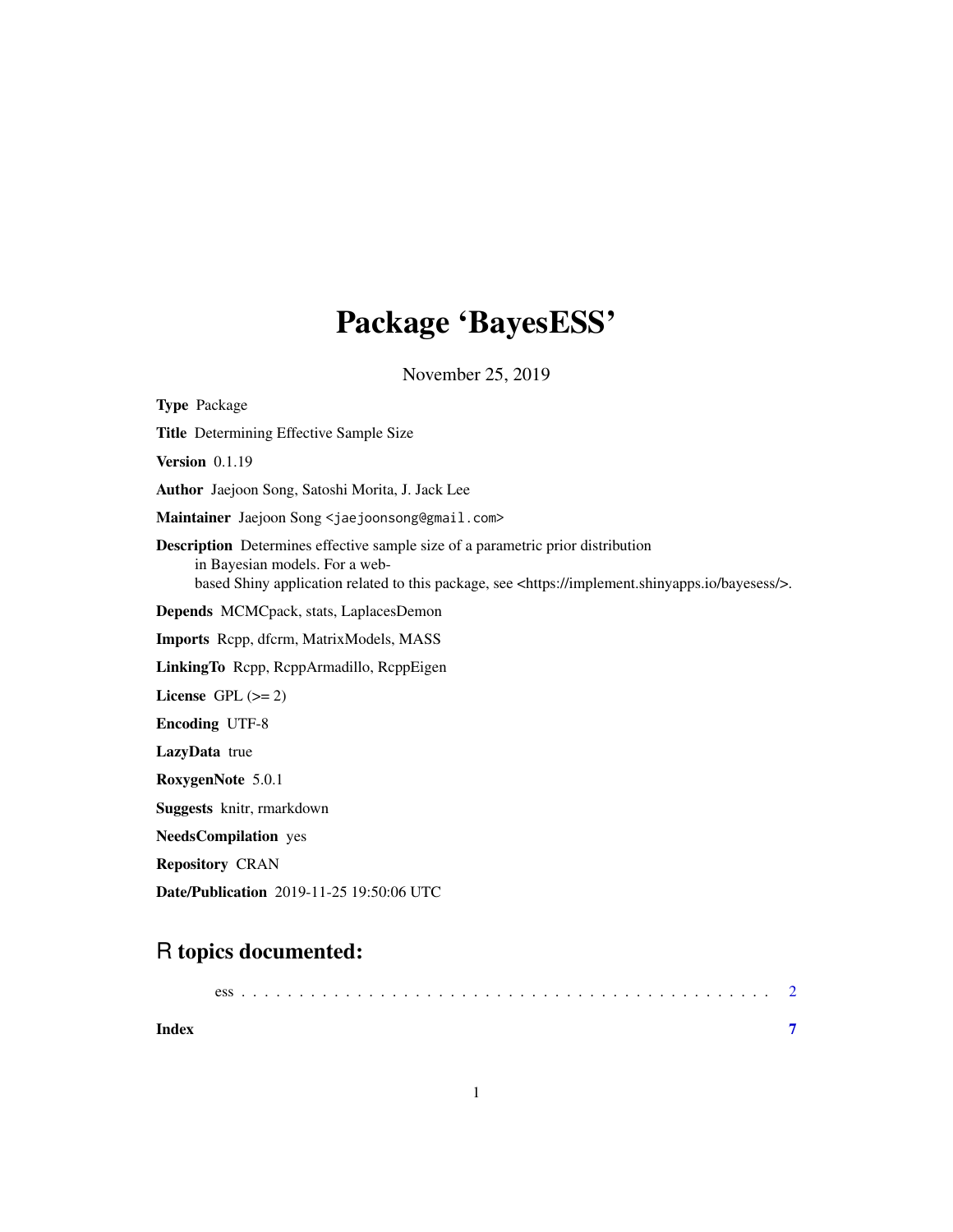#### <span id="page-1-0"></span>Description

Determines effective sample size of a parametric prior distribution in Bayesian conjugate models (beta-binomial, gamma-exponential, gamma-Poisson, dirichlet-multinomial, normal-normal, inversechi-squared-normal, inverse-gamma-normal), Bayesian linear and logistic regression models, Bayesian continual reassessment method (CRM), and Bayesian time to event model.

#### Usage

```
ess(model,label,prior,m,nsim,ncov,svec1,svec2,
    PI, betaSD, target,
    obswin,rate,accrual,
    shapeParam, scaleParam,
    fast=TRUE)
```
#### Arguments

| model  | Model specifications. Options are: 'betaBin' for beta-binomial model; 'gam-<br>maEx' for gamma-exponential model; 'gammaPois' for gamma-Poisson model;<br>'dirMult' for dirichlet-multinomial model; 'normNorm' for normal-normal model;<br>'invChisqNorm' for scaled-inverse-chi-squared-normal model; or 'invGammaNorm'<br>for inverse-gamma-normal models. For non-conjugate models, options are: 'lin-<br>reg' for linear regression model; and 'logistic' for logistic regression models. In<br>addition, the continual reassessment method (CRM) can be specified as: model<br>= 'crm', or as 'tite.crm' for the time-to-event CRM (TITE CRM). Finally, time<br>to event models can be specified as model = 'surv' |
|--------|--------------------------------------------------------------------------------------------------------------------------------------------------------------------------------------------------------------------------------------------------------------------------------------------------------------------------------------------------------------------------------------------------------------------------------------------------------------------------------------------------------------------------------------------------------------------------------------------------------------------------------------------------------------------------------------------------------------------------|
| label  | Optional labeling for hyperparameters. Please see examples for sample usage.                                                                                                                                                                                                                                                                                                                                                                                                                                                                                                                                                                                                                                             |
| prior  | Prior distribution specification specified as a list. Options are 'beta', 'gamma',<br>'dirichlet', 'norm' (for normal prior), 'scaled-inverse-chisquared', and 'inverse-<br>gamma'.                                                                                                                                                                                                                                                                                                                                                                                                                                                                                                                                      |
| m      | A positive integer specified as an maximum value in which ESS is searched.                                                                                                                                                                                                                                                                                                                                                                                                                                                                                                                                                                                                                                               |
| nsim   | Number of simulations for numerical approximation (specified only for model<br>$=$ 'linreg' or model $=$ 'logistic').                                                                                                                                                                                                                                                                                                                                                                                                                                                                                                                                                                                                    |
| ncov   | (Required for linear or logistic regression model) Number of covariates                                                                                                                                                                                                                                                                                                                                                                                                                                                                                                                                                                                                                                                  |
| svec1  | (Required for linear or logistic regression model) Specification of first subvector<br>for calculating ESS                                                                                                                                                                                                                                                                                                                                                                                                                                                                                                                                                                                                               |
| svec2  | (Required for linear or logistic regression model) Specification of second sub-<br>vector for calculating ESS                                                                                                                                                                                                                                                                                                                                                                                                                                                                                                                                                                                                            |
| PI     | (Required for CRM) A vector of the true toxicity probabilites associated with<br>the doses.                                                                                                                                                                                                                                                                                                                                                                                                                                                                                                                                                                                                                              |
| betaSD | (Required for CRM) Standard deviation of the normal prior of the model param-<br>eter.                                                                                                                                                                                                                                                                                                                                                                                                                                                                                                                                                                                                                                   |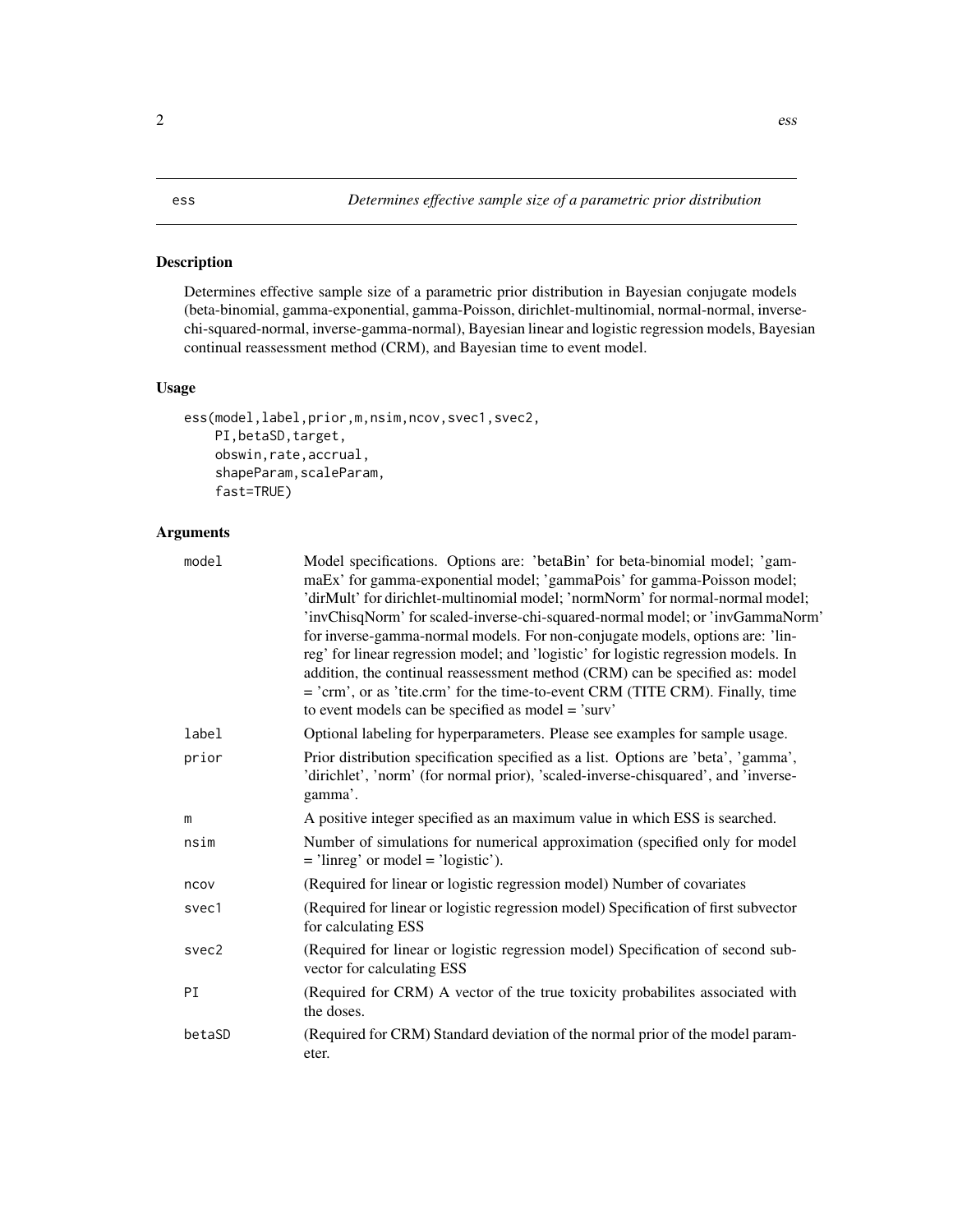| target     | (Required for CRM) The target dose limiting toxicity (DLT) rate.                                                                                                                                                                   |
|------------|------------------------------------------------------------------------------------------------------------------------------------------------------------------------------------------------------------------------------------|
| obswin     | (Further required for TITE (time-to-event) CRM) The observation window with<br>respect to which the maximum tolerated dose (MTD) is defined. Default is<br>$obswin=30$ .                                                           |
| rate       | (Further required for TITE (time-to-event) CRM) Patient arrival rate: Expected<br>number of arrivals per observation window. Example: obswin=6 and rate=3<br>means expecting 3 patients arrive in 6 time units. Default is rate=2. |
| accrual    | (Further required for TITE (time-to-event) CRM) Patient accrual scheme. De-<br>fault is accrual="poisson". Alternatively use accrual="fixed" whereby inter-<br>patient arrival is fixed.                                           |
| shapeParam | (Required for time to event model) Shape parameter of the inverse gamma prior                                                                                                                                                      |
| scaleParam | (Required for time to event model) Scale parameter of the inverse gamma prior                                                                                                                                                      |
| fast       | Accelerate ESS computation for linear or logistic regression models with C++<br>code? Default is fast=TRUE.                                                                                                                        |

#### Value

| ESS        | Returns ESS                                                             |
|------------|-------------------------------------------------------------------------|
| ESSsubvec1 | (For linear or logistic regression model) ESS for the first sub-vector  |
| ESSsubvec2 | (For linear or logistic regression model) ESS for the second sub-vector |

#### Author(s)

Jaejoon Song <jjsong2@mdanderson.org>, Satoshi Morita <smorita@kuhp.kyoto-u.ac.jp>, J. Jack Lee <jjlee@mdanderson.org>

#### References

Morita, S., Thall, P. F., and Muller, P. (2008). Determining the effective sample size of a parametric prior. Biometrics, 64, 595-602.

Morita, S., Thall, P. F., and Muller, P. (2010). Evaluating the impact of prior assumptions in Bayesian biostatistics. Stat Biosci, 2, 1-17.

O'Quigley J., Pepe M., Fisher, L. (1990).Continual reassessment method: A practical design for phase I clinical trials in cancer. Biometrics, 46, 33-48.

Thall, P. F., Wooten, L. H., Tannir, N. M. (2005). Monitoring event times in early phase clinical trials: some practical issues. Clinical Trials, 2, 467-478.

### See Also

<https://biostatistics.mdanderson.org/SoftwareDownload/>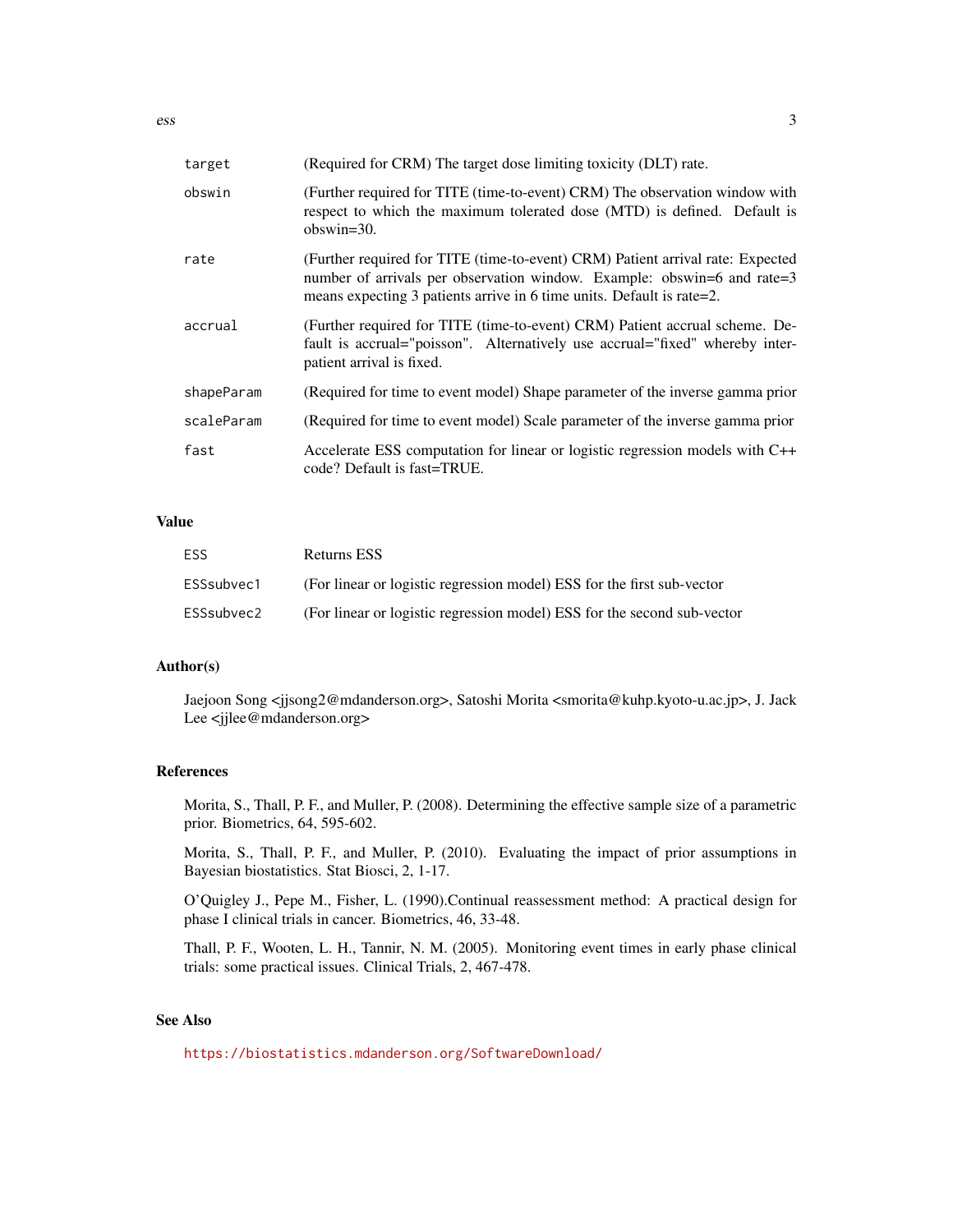#### Examples

```
library(BayesESS)
# Calculating ESS for a beta-binomial model with
# beta(1,2) prior
ess(model='betaBin',prior=c('beta',1,2))
# Calculating ESS for a gamma-exponential model with
# gamma(2,4) prior
ess(model='gammaEx',prior=c('gamma',2,4))
# Calculating ESS for a gamma-Poisson model with
# gamma(2,4) prior
ess(model='gammaPois',prior=c('gamma',2,4))
# Calculating ESS for a dirichlet-multinomial model with
# dirichlet(10,15,20) prior
ess(model='dirMult',prior=c('dirichlet',10,15,20))
# Calculating ESS for a scaled-inverse-chi-squared-normal model
# when mean is known and variance is unknown
# with scaled-inverse-chi-squared(nu_0=10,sigma^2_0=1) prior for variance
# ESS for such model can be found analytically
ess(model='invChisqNorm',prior=c(10,1))
# Calculating ESS for a normal-normal model
# when mean is unknown and variance is known
# with normal(mu_0=10,sigma^2=1,n_0=30) prior (i.e. known variance is sigma^2=1)
# ESS for such model can be found analytically (ESS = n_0)
ess(model='normNorm',prior=c('norm',10,1,30))
# Calculating ESS for a scaled-inverse-chi-squared-normal model
# when mean and variance are both unknown
# with scaled-inverse-chi-squared(nu_0=10,sigma^2_0=1) prior for variance
# and normal(mu_0=1,sigma^2/phi=sigma^2/30) prior for mean
# Smaller nsim = 1000 is specified for illustration purposes
# The user can use nsim = 10,000 to carry out the most accurate ESS computations.
## Not run:
ess(model='invChisqNorm',prior=c(10,1,1,30),m=20,nsim=1000)
## End(Not run)
# Calculating ESS for a inverse-gamma-normal model
# when mean is known and variance is unknown
# with inverse-gamma(alpha=5,beta=5) prior
# Note: the inverse-gamma(nu_0/2,nu_0*sigma^2_0/2) prior is
# equivalent to scaled-inverse-chi-squared(nu_0,sigma^2_0)
# ESS for such model can be found analytically
ess(model='invGammaNorm',prior=c(5,5))
# Calculating ESS for a inverse-gamma-normal model
# when mean and variance are both unknown
# with inverse-gamma(alpha=5,beta=5) prior
```
4 essential est de la contradiction de la contradiction de la contradiction de la contradiction de la contradiction de la contradiction de la contradiction de la contradiction de la contradiction de la contradiction de la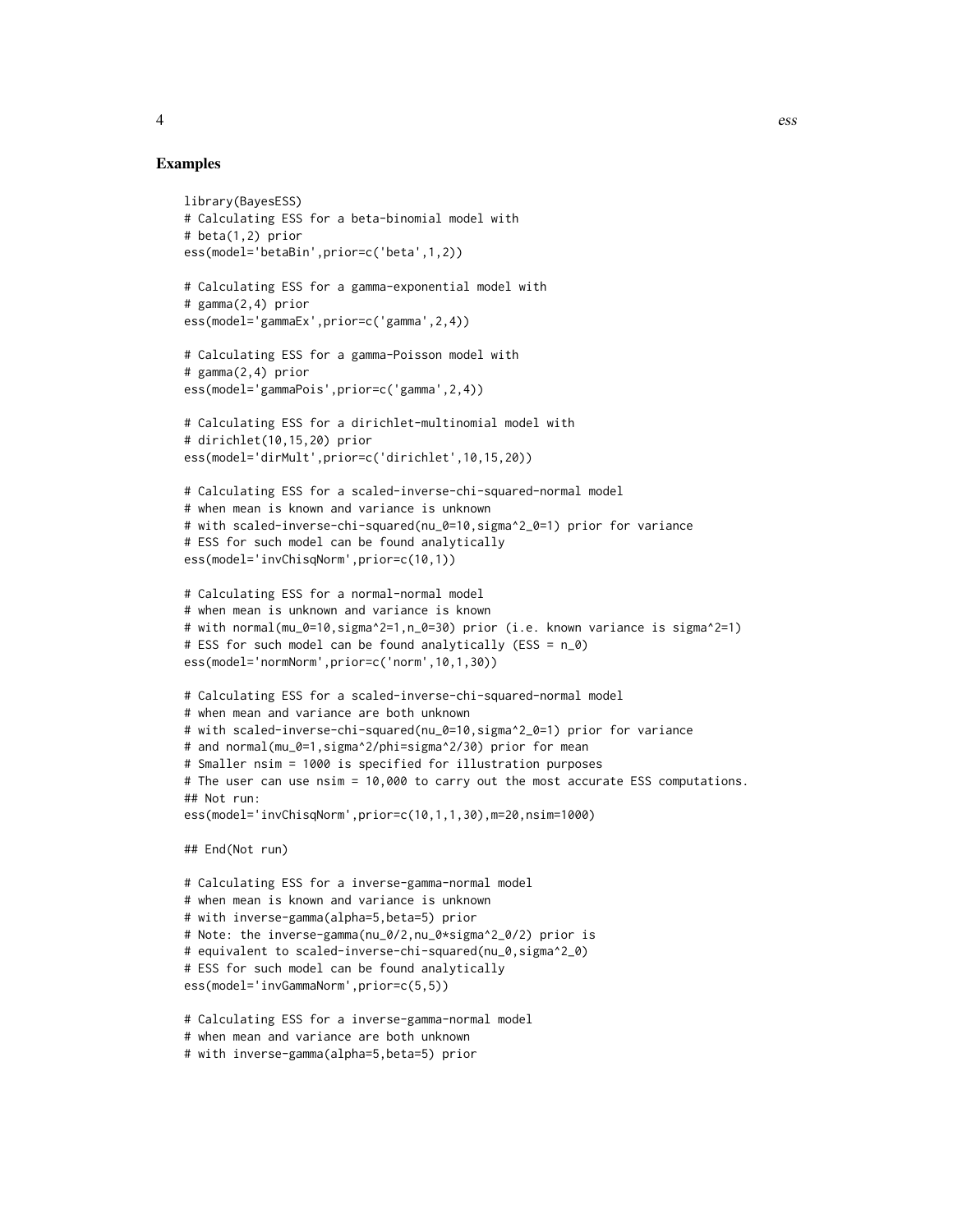ess 5

```
# and normal(mu_0=1,sigma^2/phi=sigma^2/30) prior for mean
# Note: the inverse-gamma(nu_0/2,nu_0*sigma^2_0/2) prior is
# equivalent to scaled-inverse-chi-squared(nu_0,sigma^2_0)
# Smaller nsim = 1000 is specified for illustration purposes
# The user can use nsim = 10,000 to carry out the most accurate ESS computations.
## Not run:
ess(model='invGammaNorm',prior=c(5,5,1,30),m=20,nsim=1000)
## End(Not run)
# Calculating ESS for a linear regression model with
# three covariates, with priors specified as
# beta0 ~ N(\emptyset,1); beta1 ~ N(\emptyset,1); beta2 ~ N(\emptyset,2); beta3 ~ N(\emptyset,3); tau ~ Gamma(1,1);
# Smaller nsim = 50 is specified for illustration purposes
# The user can use nsim = 10,000 to carry out the most accurate ESS computations.
# The value of nsim as low as 1,000 may be used to reduce runtime.
## Not run:
ess(model='linreg',label=c('beta0','beta1','beta2','beta3','tau'),
prior=list(c('norm',0,1),c('norm',0,.1),c('norm',0,.2),c('norm',0,.3),c('gamma',1,1)),
ncov=3,m=50,nsim=50,svec1=c(0,1,1,1,0),svec2=c(0,0,0,0,1))
## End(Not run)
# Calculating ESS for a linear regression model with
# two covariates, with priors specified as
# beta0 ~ N(0,1); beta1 ~ N(0,.1); beta2 ~ N(0,.2); tau ~ Gamma(1,1);
# Smaller nsim = 50 is specified for illustration purposes
# The user can use nsim = 10,000 to carry out the most accurate ESS computations.
# The value of nsim as low as 1,000 may be used to reduce runtime.
## Not run:
ess(model='linreg',label=c('beta0','beta1','beta2','tau'),
prior=list(c('norm',0,1),c('norm',0,.1),c('norm',0,.2),c('gamma',1,1)),
ncov=2,m=50,nsim=50,svec1=c(0,1,1,0),svec2=c(0,0,0,1))
## End(Not run)
# Calculating ESS for a logistic regression model with
# three covariates, with priors specified as
# beta0 ~ N(0,1); beta1 ~ N(0,1); beta2 ~ N(0,1); beta3 ~ N(0,1)# Smaller nsim = 50 is specified for illustration purposes
# The user can use nsim = 10,000 to carry out the most accurate ESS computations.
# The value of nsim as low as 1,000 may be used to reduce runtime.
## Not run:
ess(model='logistic',label=c('beta0','beta1','beta2','beta3'),
prior=list(c('norm',0,1),c('norm',0,1),c('norm',0,1),c('norm',0,1)),
ncov=3,m=50,nsim=50,svec1=c(1,0,0,0),svec2=c(0,1,1,1))
## End(Not run)
# Calculating ESS for a continual reassessment method (CRM)
# with true toxicity probabilites PI=c(.02,.06,.10,.18,.30)
# prior is specified as N(0,2.5) with target DLT = 0.2
# Smaller nsim = 50 is specified for illustration purposes
```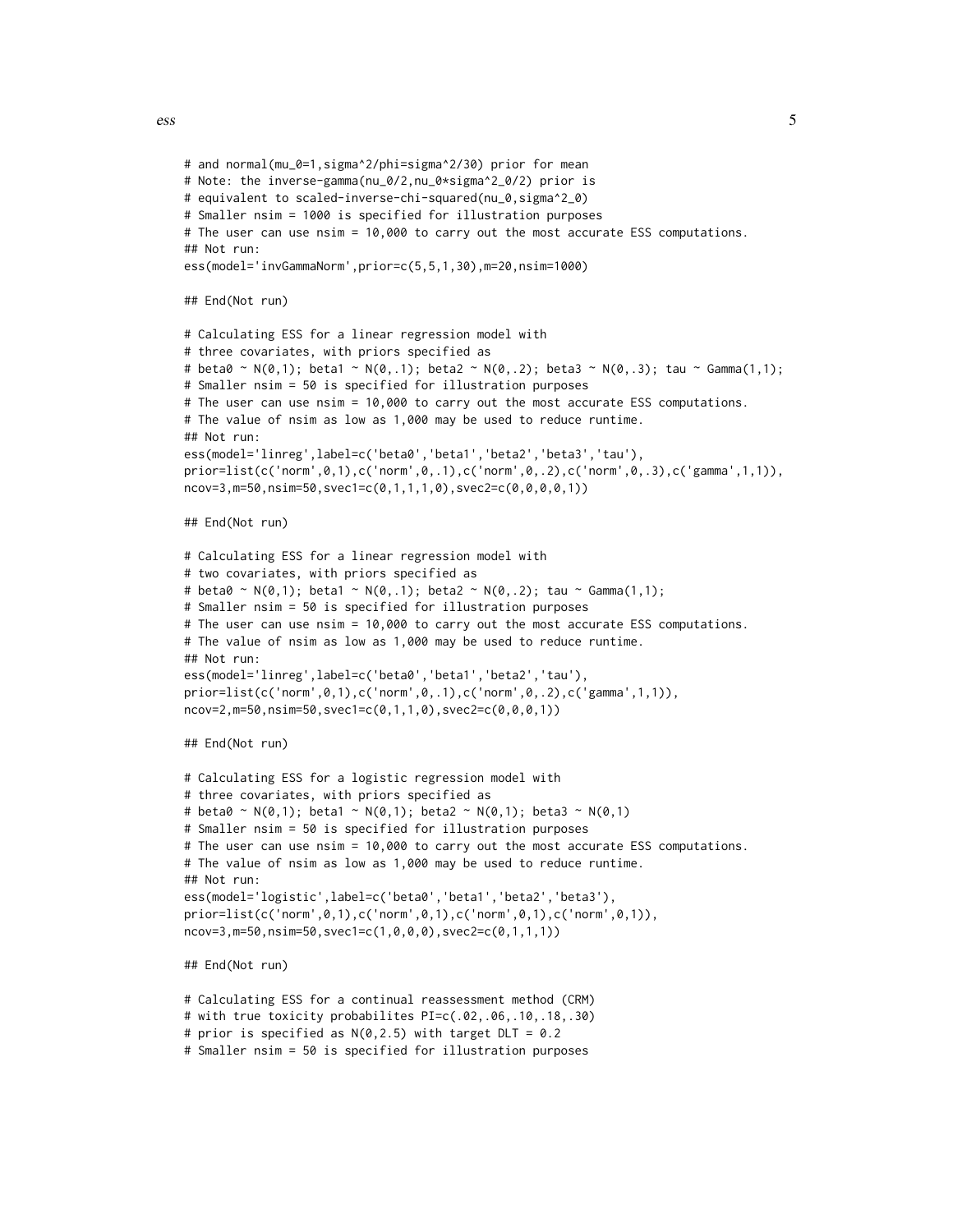```
# The user can use nsim = 10,000 to carry out the most accurate ESS computations.
# The value of nsim as low as 1,000 may be used to reduce runtime.
## Not run:
ess(model='crm',prior=c(.02,.06,.10,.18,.30),
       m=7,nsim=50,
       PI=c(.02,.06,.10,.18,.30),
       betaSD=sqrt(2.5),target=0.2)
## End(Not run)
# Calculating ESS for a TITE CRM
# with true toxicity probabilites PI=c(.02,.06,.10,.18,.30)
# prior is specified as N(0,1.5) with target DLT = 0.2
# Smaller nsim = 50 is specified for illustration purposes
# The user can use nsim = 10,000 to carry out the most accurate ESS computations.
# The value of nsim as low as 1,000 may be used to reduce runtime.
## Not run:
ess(model='tite.crm',prior=c(.02,.06,.10,.18,.30),
      m=7,nsim=50,
       PI=c(.02,.06,.10,.18,.30),
       betaSD=sqrt(1.5),target=0.2,obswin=30,rate=2,
       accrual="poisson")
## End(Not run)
# Calculating ESS for a time to event model
# prior is specified as inverse-gamma(5.348,30.161)
# Smaller nsim = 50 is specified for illustration purposes
# The user can use nsim = 10,000 to carry out the most accurate ESS computations.
# The value of nsim as low as 1,000 may be used to reduce runtime.
## Not run:
ess(model='surv',shapeParam=5.348,scaleParam=30.161,m=7,nsim=50)
## End(Not run)
```